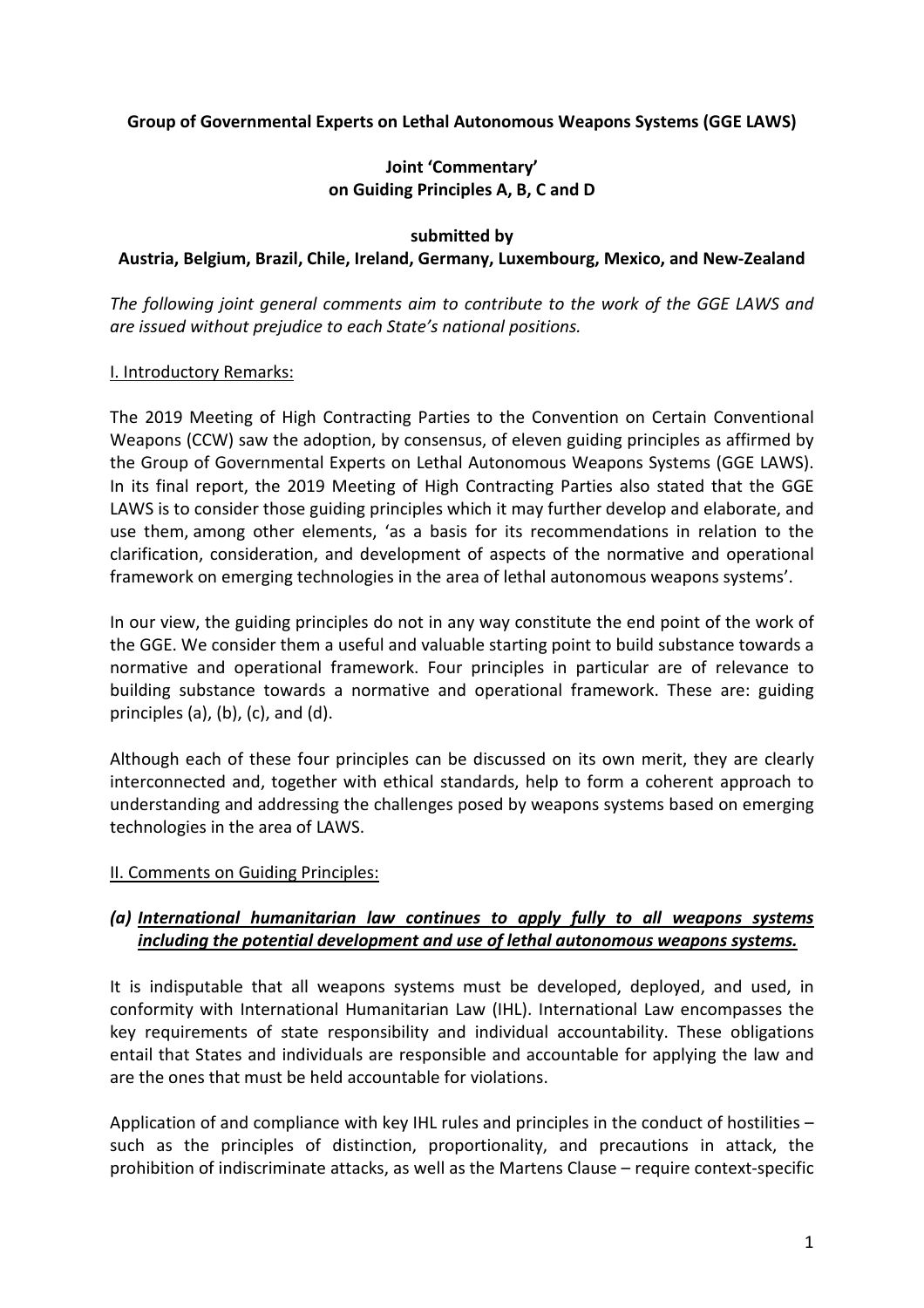value-based judgment by a human, which, with respect to emerging technologies in the area of LAWS, must not be substituted by autonomous machines or systems. Human control must therefore be retained in order to allow compliance with IHL.

The key question under guiding principle (a) lies thus in clarifying whether existing IHL is sufficiently specific to address issues arising from the potential use of weapons systems based on emerging technologies in the area of LAWS.

Questions indeed arise around the precise degree and nature of human control over weapons systems based on emerging technologies in the area of LAWS required for ethical acceptability and to comply with IHL rules notably, to limit attacks strictly to military objectives, to assess the civilian harm and military advantage expected from an attack, to refrain from launching a disproportionate attack, to take all feasible precautions in the choice of means and methods of attack with a view to avoiding, and in any event, to minimizing incidental civilian harm, and to uphold the principles of humanity and dictates of public conscience (Martens clause).

In the development of a normative and operational framework the following elements, inter alia, should also be considered:

- The necessity of sufficient predictability and reliability of the weapons system (cf. black box concern);
- The necessity of ensuring that the weapons system responds as intended by the developer and user to the operational specificities of pre-planning and dynamic targeting;
- The avoidance of data bias and programming shortfalls in complex systems;
- The necessity of ensuring the weapons system's adaptability to a change in circumstances, including the possibility to cancel or suspend an attack including if it becomes apparent that the objective is not a military one or is subject to special protection or that the attack may be expected to cause incidental loss of civilian life, injury to civilians, damage to civilian objects, or a combination thereof, which would be excessive in relation to the concrete and direct military advantage anticipated;
- The necessity of ensuring that weapons reviews are conducted with a full understanding of the weapons' capabilities and limitations, and sufficient confidence about its effects in the expected circumstances of use.

To address these specific issues, an appropriate normative response requires a transparent, process-oriented framework based on a set of criteria for evaluation. Such a framework could help to ensure that weapons systems based on emerging technologies in the area of LAWS are developed, deployed, and used in full conformity with International Law and, in particular, IHL. The criteria upon which this framework would be based are detailed below in our comments on guiding principle (c) on human-machine interaction.

Weapons reviews, including art. 36 reviews, will continue to play an important role in weapons development. Nevertheless, in the evaluation of weapons systems based on emerging technologies in the area of LAWS, key challenges in the regulation and the nature of the systems should be considered, through a regular evaluation process, which should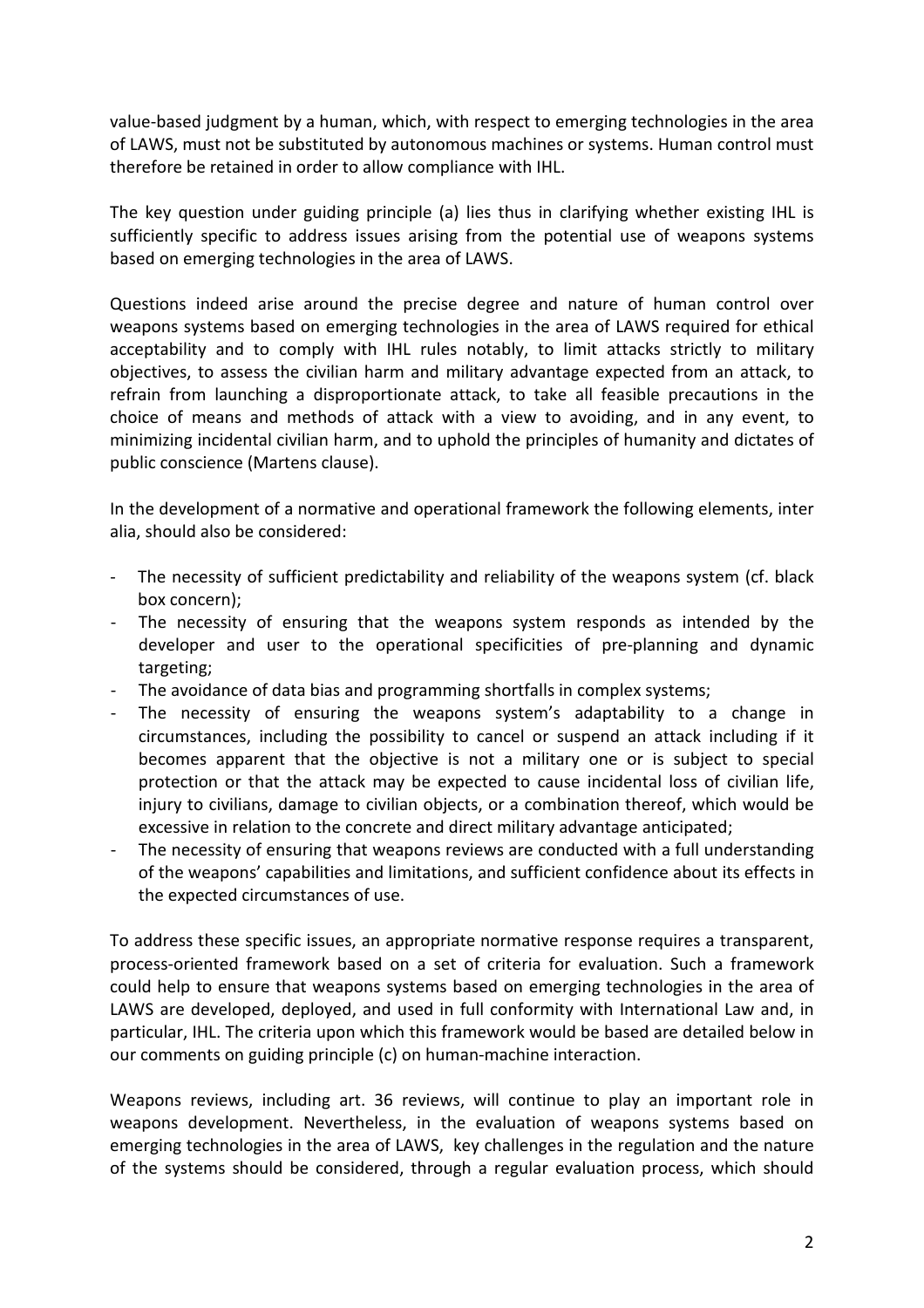take into account the criteria detailed under guiding principle (c) below and be applied across the life cycle of a weapons system.

*(c) Human-machine interaction, which may take various forms and be implemented at various stages of the life cycle of a weapon, should ensure that the potential use of weapons systems based on emerging technologies in the area of lethal autonomous weapons systems is in compliance with applicable international law, in particular IHL. In determining the quality and extent of human-machine interaction, a range of factors should be considered including the operational context, and the characteristics and capabilities of the weapons system as a whole.*

Guiding Principle (c) on human-machine interaction is a key principle to build substance for a future normative and operational framework on weapons systems based on emerging technologies in the area of LAWS. In our view, one of the main tasks of the GGE LAWS will be to elaborate a common understanding of the type and degree of human-machine interaction that will be needed to ensure compliance with International Law and, in particular, IHL.

Human-machine interaction provides an entry point for setting out the building blocks of human control over such weapons. It recognises the necessity of retaining human control over the weapons systems and is a critical element in ensuring that there is no accountability gap in the design, development, deployment and use of weapons systems based on emerging technologies in the area of LAWS. Human control, responsibility and accountability are also intrinsically linked to the important ethical and moral considerations that should form part of the GGE's work. Fundamentally, guiding principle (c) on human-machine interaction should take into account that human control over the critical functions of such a weapons system requires control throughout the life-cycle of the weapon.

Guiding Principle (c) recognises that human-machine interaction may take various forms and be implemented at various stages of the life cycle of a weapon. It also states that a range of contextual (operational context) and technical considerations (characteristics and capabilities of the weapon) should be considered in determining the extent and quality of that interaction.

As mentioned in section II(a) above, the process-oriented normative and operational framework should therefore be based on the following criteria:

## Contextual considerations :

a) Whether the weapons system is capable of reading the operational context correctly and whether it demonstrates a sufficient level of situational awareness (i.e. its ability to adequately perceive and react to changing circumstances). These elements should be made sufficiently transparent to the human agent;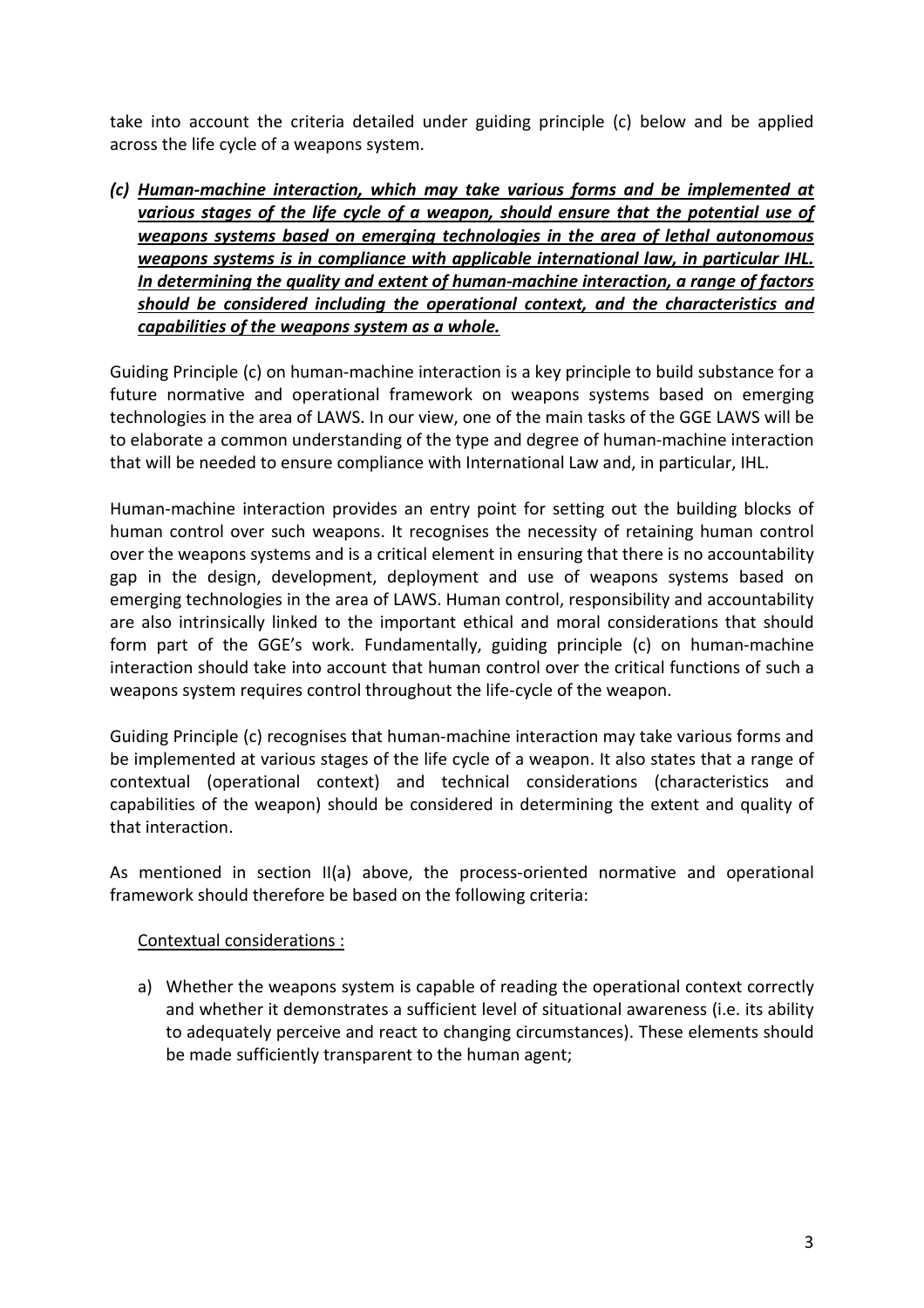## Technical considerations:

- b) Whether adequate limits on tasks and types of targets are in place to allow the weapons system to be operated with sufficient degrees of reliability and predictability in the identification, selection and engagement of targets;
- c) Whether adequate environmental limits, including spatial and temporal limits, are in place to ensure that the decisions, made at the planning stage, including legal assessments, are respected throughout the execution stage;

### Forms of human-machine interaction:

- d) Whether meaningful human control is exerted and retained over the critical functions of a weapons system - i.e. in the identification, selection and engagement of targets - to ensure the necessary context-specific value judgment required in the application of IHL rules and principles;
- e) Whether the degree of human control allows for human supervision and intervention, where adequate, in order to prevent redefinition of the weapons system's mission without human validation and to interrupt or deactivate the carrying out of autonomous functions if needed.

In order for weapons systems based on emerging technology in the area of LAWS to be operated in conformity with IHL, the following three challenges need to be considered when designing, deploying and using such weapons systems:

- f) Cognitive limitations of the system (lack of common sense and human judgement);
- g) Epistemological limitations (i.e. the system making judgments based on data that are biased, incomplete, or not fully appropriate to the situation);
- h) Algorithmic bias.

# *(b) Human responsibility for decisions on the use of weapons systems must be retained since accountability cannot be transferred to machines. This should be considered across the entire life cycle of the weapons system.*

**AND**

**(d)** *Accountability for developing, deploying and using any emerging weapons system in the framework of the CCW must be ensured in accordance with applicable international law, including through the operation of such systems within a responsible chain of human command and control.* 

While acknowledging that they are distinct principles, given the commonalities that exist between guiding principles (b) and (d), and in an attempt to avoid repetition, this section of the joint-commentary will address principles (b) and (d) together. Both guiding principles are essential to build substance for the normative and operational framework on emerging technologies in the area of LAWS.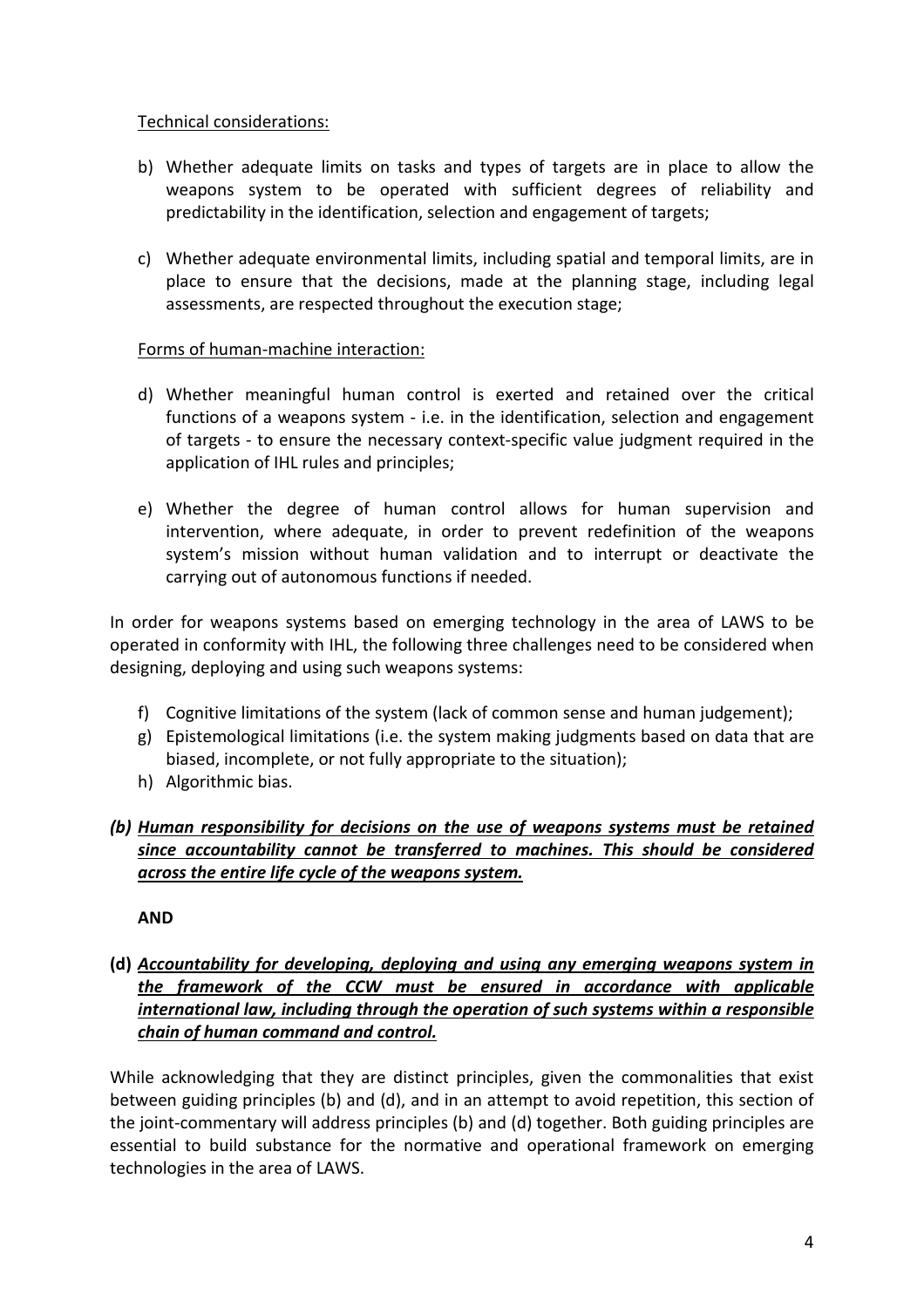Given that human responsibility and accountability cannot, under any circumstances, be transferred to machines, a normative and operational framework will need to reflect that human responsibility and accountability are maintained throughout the entire life-cycle of any weapons system based on emerging technologies in the area of LAWS.

During discussions at the GGE, the terms 'responsibility' and 'accountability' have, at times, been used interchangeably. Yet, it is important to recall that they refer to related but distinct concepts. 'Human Responsibility' can be considered as encompassing moral and ethical considerations as well as legal obligations and expected conduct. 'Accountability' can be considered to relate to legal liability and legal consequences. The concepts are mutually reinforcing with clear and distinct lines of responsibility improving the accountability and attribution process.

International Law, particularly International Humanitarian Law, International Human Rights Law, and International Criminal Law, including the rules of attribution and responsibility applicable in a given case, apply fully to any weapons system. Thus, in our view, both human responsibility and accountability apply throughout the design, deployment and use of any weapons system.

In terms of scope, it is also important to stress that in International Law, responsibility and accountability apply at State and individual levels. A human chain of command and control must always be ensured during the deployment and use stages of the life cycle of such weapons systems.

The starting point in interpreting guiding principles (b) and (d) is that such systems must not be designed, deployed or used without a clear line of responsibility and full accountability. This highlights the necessity of maintaining human control of the systems to ensure responsibility and accountability, and underscores the importance of developing a common understanding of guiding principle (c).

A key issue reflected in guiding principles (b) and (d) is the recognition that an increasing level of autonomy in weapons systems may pose challenges in the attribution of conduct to individuals and holding them to account. Issues including, but not limited to, mens rea, recklessness, negligence, or misconduct in the deployment and use of weapons systems based on emerging technologies in the area of LAWS may be particularly difficult to assess.

The ultimate goal in including guiding principles (b) and (d) in a normative and operational framework is to prevent any ambiguities or inconsistencies in the attribution of responsibility and accountability that may arise from the design, deployment or use of such systems since any ambiguity would increase the risk of impunity and undermine confidence in the efficacy of the framework. It is essential that responsibility for the use and for the consequences of the use of a weapons system can be clearly assigned.

With advances in artificial intelligence and machine learning, predictability is another complicating factor that merits further attention. For instance, it may be necessary to take precautions to ensure that a weapons system is not capable of changing certain mission parameters without human validation. It must also be ensured that commanders and